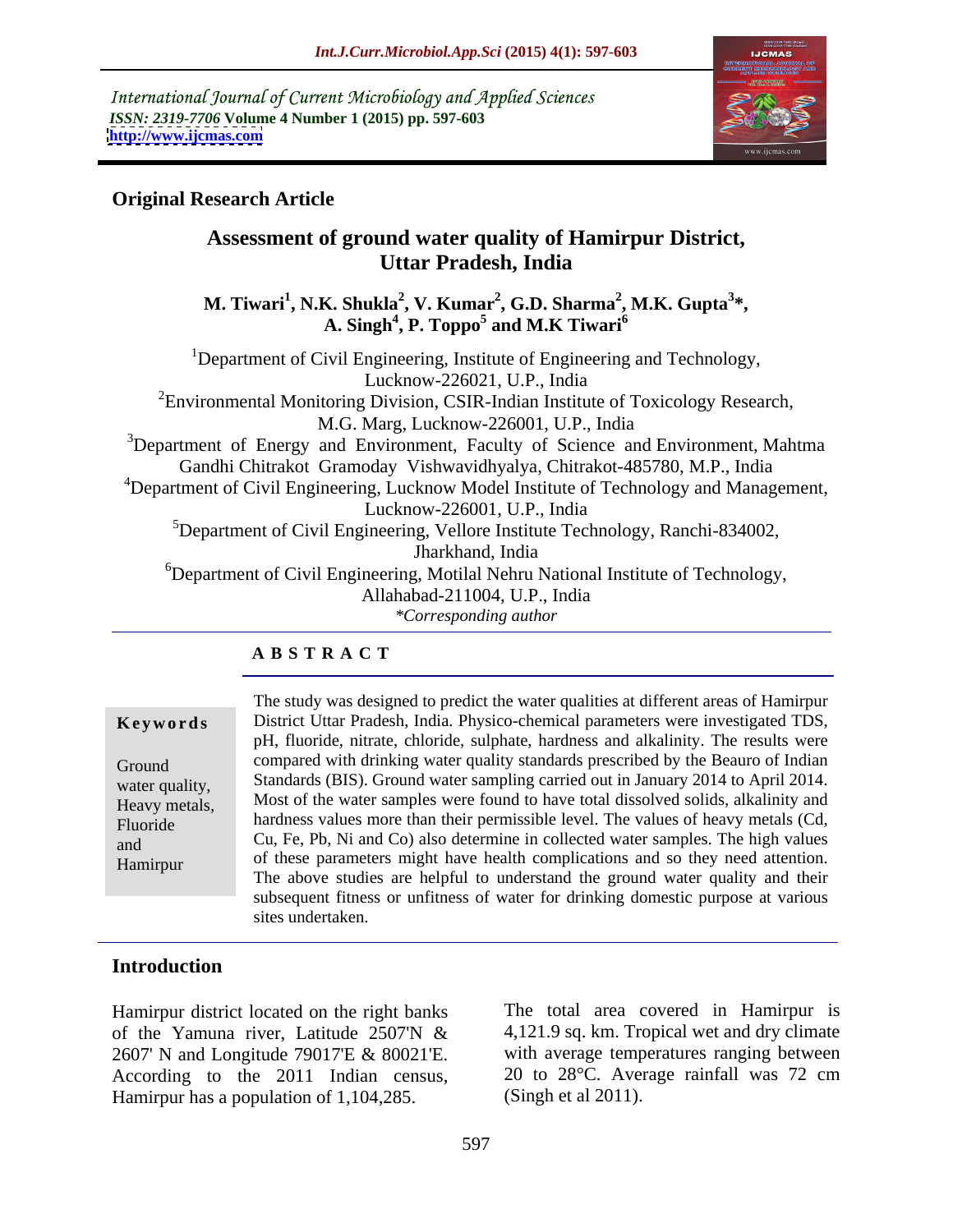Ground water contamination by the heavy metals has become a striking problem for variations, complex tectonic framework, last two decades as results of discharge of climatological dissimilarities and various industrial effluent, untreated domestic waste hydro-chemical conditions. Studies carried and increasing the use of Agrochemicals, i.e. out over the years have revealed that aquifer fertilizers and pesticides in our farming. Today, heavy metals are frequently present the surface basin boundaries. Broadly, two in our water, soil and air due to extensive groups of rock formations have been use of their compounds (Gupta et. al., 2014). identified depending on characteristically The water for the consumption at human different hydraulics of ground water, Viz. beings comes in different forms and from Porous Formations and Fissured Formations different sources. There were two main sources of drinking water; one is a surface water over the global in the form of ground prevent environmental pollution. bore wells or hand pumps (Ray et al., 2000).

decades. As a decentralized source of 2002). drinking water and myriads of other services for millions of rural and urban families, Gupta et al. (2014) assessed the physico groundwater as a natural resource plays a crucial role which, accounts for nearly 80 per cent of the rural domestic water needs and 50 per cent of the urban water needs in India (Kumar et al., 2005). Water is the most crucial resource for the living organism to survive. It possesses a number of physical and chemical properties that help the molecule to act as the best suited medium for the life activities. Most of the Kakinanda coast and found that the values biochemical reaction that occurs in the metabolism and growth of living cell 2662, 65 to 515 and 64 to 446 mg/L involve water. Hence, it has been referred to as dissolving agent (Tandy et al., 2004).

Ground Water Scenario of India (2009-10) is highly complicated due to the occurrence of diversified geological formations with

considerable lithological and chronological groups of alluvial / soft rocks even transcend Porous Formations and Fissured Formations (Manimaran, 2012).

water resources river, lakes and other one is The global awareness and concern for the underground water in the subsoil and in environment have paved way for the previous rock. About 945 of total available installation of various policies to control and water in villages the main source of drinking limplementation of these policies has water is underground water accessible from resulted in the development of various Groundwater contamination in contrast to Thus preventing and controlling the overall others is very critical, as once an aquifer degradation of the quantity and quality of becomes contaminated, it's terribly tough, these resources. Hence, proper management expensive and time consuming affair to of available water resources is essential for clean it up and may remain unusable for the survival of mankind (Brabec et al., prevent environmental pollution. technologies, which will allow for the sustainable utilization of earth's resources. 2002).

> chemical characteristics of hand pumps water of Banda city and found that the values of pH, TDS and hardness were 7.8 to 8.3, 320 to 370 and 200 to 341 mg/L respectively. They observed that values of chloride, iron and alkalinity were 28 to 36, 0.11 to 0.23 and 120 to 240 mg/L respectively. Rao et al., (2012) assessed ground water quality for application in of TDS, hardness and chloride were 171 to respectively.

## **Materials and Methods**

The sampling was done at different location in Hamirpur district and analyzed in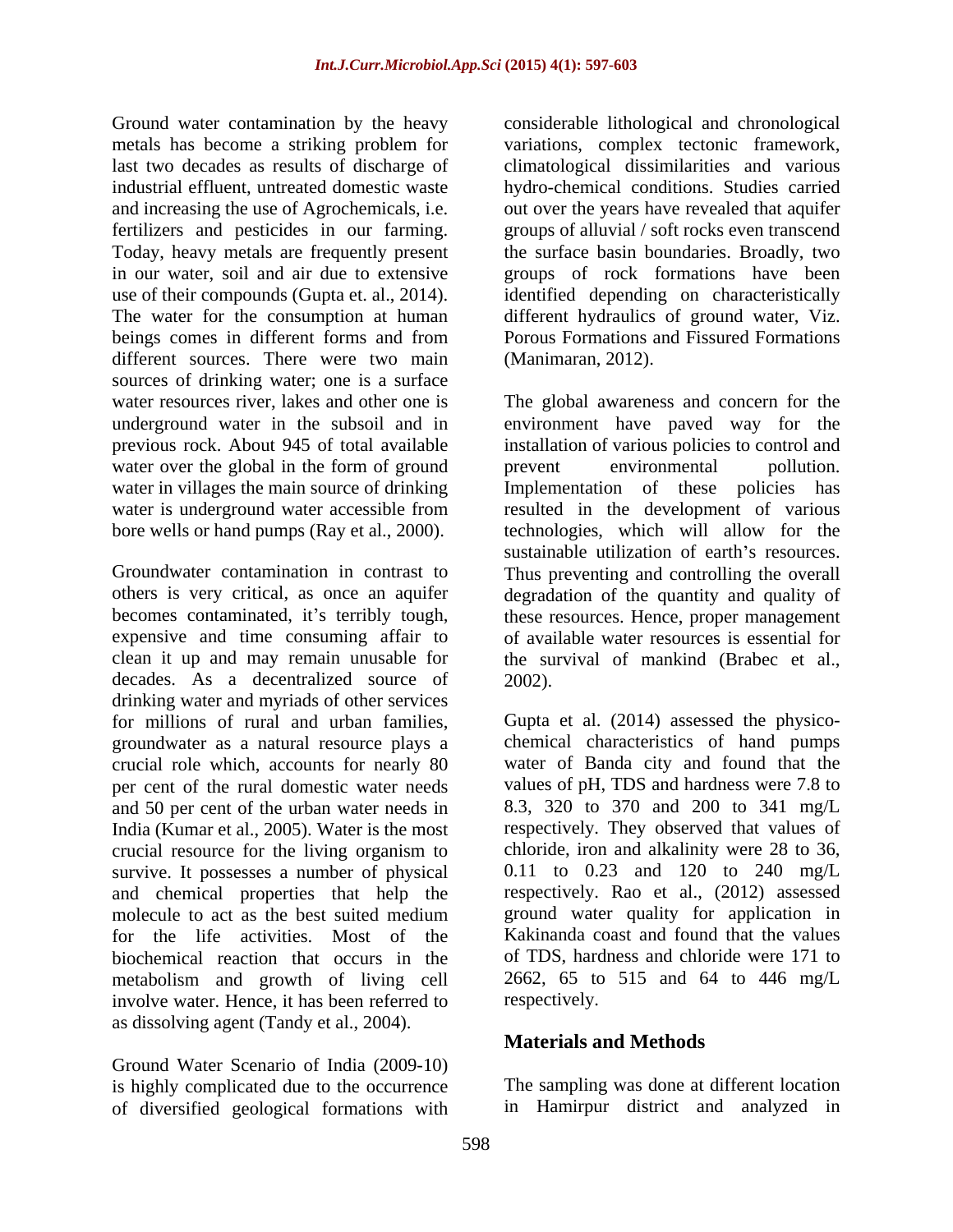laboratory according to APHA/ AWWA-<br>2012 (22<sup>nd</sup> Edition). Seven ground water samples were collected from different areas and taken it to the laboratory. The complete process of sample preparation and analysis examination of water and wastewater 1984). (APHA/ AWWA-2012).

## **Result and Discussion**

The physico-chemical parameters of water samples collected in Hamirpur area are shown in Fig. 1. The parameters were determined such as pH, hardness, alkalinity, TDS, sulphate, Nitrate, fluoride and chloride content. The samples were collected in January 2014 to April 2014 of Hamirpur District. All parameters were compared with<br>
District. All parameters were compared with<br>
District is due to the natural<br>
District parameters are accumulation of contents of calcium<br>
ions Drinking water standards prescribed by BIS

# **pH, Fluoride, Nitrate, chloride and**

The minimum and maximum pH was observed 7.5  $\pm$  1.9 at muskra and 8  $\pm$ 1.4 at kurara respectively (Fig. 2). These values were within the limits prescribed by BIS. The low pH does not cause any harmful effect (Boominathan and Khan, 1994). The  $0.1 \pm 0.02$  and  $0.88 \pm 0.4$ mg/L at Rath and maximum  $0.4 \pm 0.13$  at kurara and  $1.77 \pm 1.7$ 

 $2012$  ( $22<sup>nd</sup>$  Edition). Seven ground water (2004) reported that the fluoride content in of Hamirpur. These were of Kurara, ranges of 0.3 and 6.9 mg/L. whereas Sumerpur, Sarila, Gohand, Rath, Muskra, chloride was observed 20 ± 8 mg/L and Maudaha (Table 1). All the samples minimum at Sarila and  $40 \pm 11.3$  mg/L were collected from India mark II hand maximum at Muskra and Sulphate was pumps in Hamirpur district. Samples for observed 9.6 ± 2.5 mg/L minimum at physico-chemical analysis were collected in Muskra and 48 ± 15.7 mg/L maximum at plastic sterilized bottles, before filling the Sumerpur (Fig. 2). The amount of the samples these bottles have been rinsed three chloride present in the ground water samples times with water, whereas for the analysis of was under the permissible limit. High metals in these water samples 1.0 mL of chloride reacts with sodium and makes nitric acid (HNO3) was added in each bottle water salty in taste, which in unacceptable of physico-chemical and metals was made as the quality of water. It produces salty taste at mentioned in standard methods for 250 mg/L to 500 mg/L (Trivedy and Goel, 0.97mg/L at Sumerpur (Fig. 2). Garg et al. rural habitations of Jind district between the for human consumption. It also increases the total dissolved solid values thereby affecting 1984).

## **TDS, Hardness and Alkalinity content**

(Is: 10500: 2012). and magnesium ions and salts or both. The **Sulphate content** (1964) observed that no water samples are minimum Fluoride and nitrate was observed The value of TDS were observed minimum  $450 \pm 100$  mg/L at Sarila and Maximum 630  $\pm$  121 mg/L at Rath. Whereas Hardness value observed Minimum  $260 \pm 90$  mg/L at Sarila and Maximum value 380±121mg/L at Kurara (Fig. 3). Hardness of water is seemed to be the capacity of water for reducing and destroying the soap lather. Hardness in water is due to the natural accumulation of contents of calcium ions sum of the calcium and magnesium hardness is called total hardness. Durfor and Becker soft, 23% are moderately hard, and 73% are hard in nature. Rout and Sharma (2011) observed that total hardness varied in between 116.6-129.4 mg/L, which indicated that water in the deep aquifer was moderately hard. So, it suggested to the cantonment localities to soften the tube well water before consumption. Alkalinity observed value Minimum  $320 \pm 108$  mg/L at Muskra and Maximum  $420 \pm 134$  mg/L at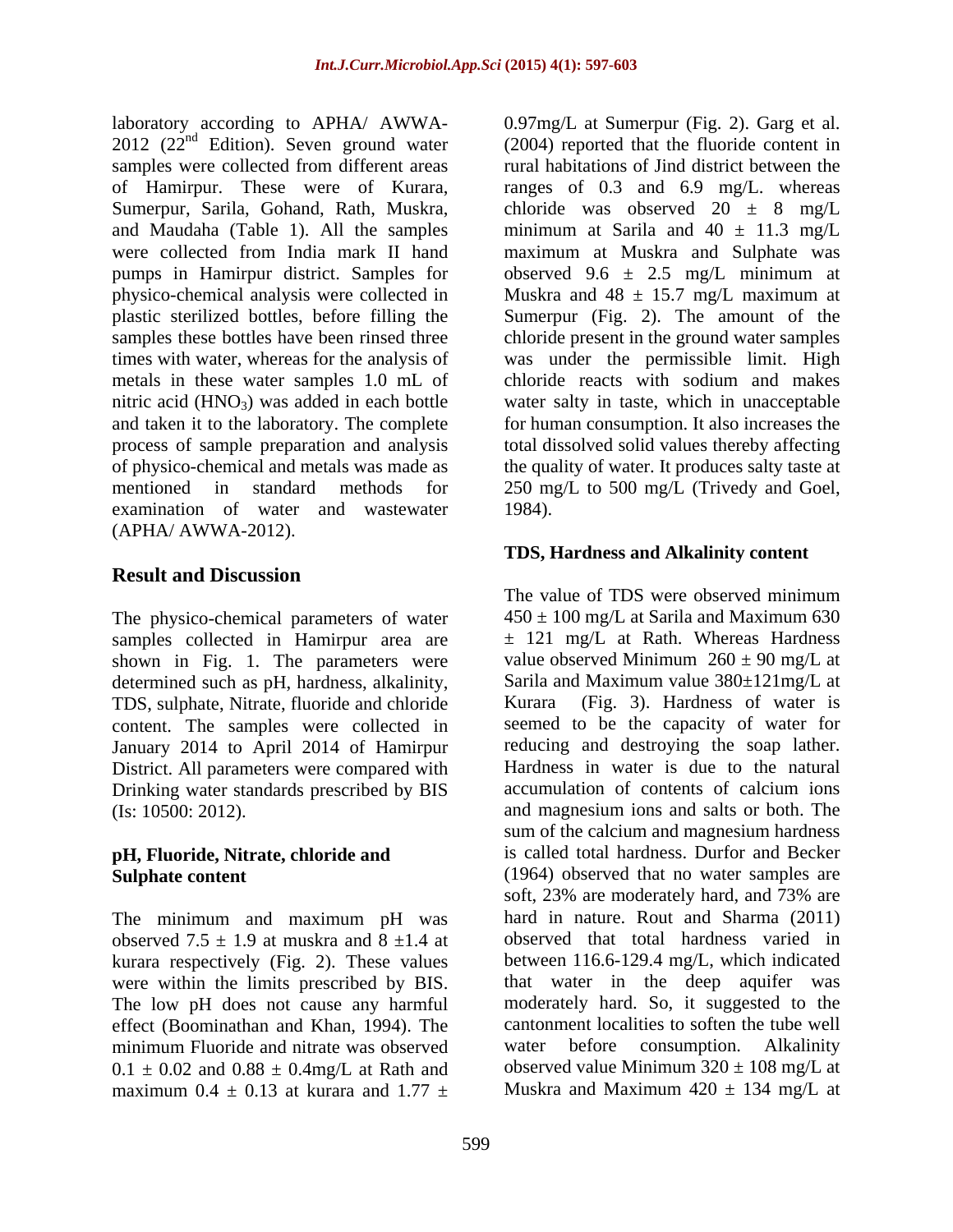Kurara (Fig. 3). It is caused due to presence more than 2.0 mg/L causes staining on of lots of number of suspended substances clothes, sanitary ware and imparts bitter like peat, sludge, organic and inorganic matter, soluble color organic compound, that total alkalinity of analyzed water samples varied from 90.83 to 187.70mg/L.

# **Concentration of heavy metals in ground**

Heavy metals in ground water samples were all the ground water samples. At Kurara, the concentration of Fe was found 0.837±0.018 followed by Sumerpur, Rath, Maudaha, Gohand, Sarila and Muskara. Among all the metals, the concentration of Co was very less  $(0.001\pm0.00045)$  in all samples.

Fig. 4 showed the area representation of the heavy metals concentration at different sampling location of Hamirpur district whereas Fig. 5 showed the graphical representation of mean concentration having standard deviation. The values of heavy metals concentration in all the samples were within prescribed limit for drinking water  $\frac{f_{\text{DE}}}{f_{\text{DE}}}$  (DIS 2012). Iron concentration in water life. (BIS-2012). Iron concentration in water

astringent taste (Raval and Malik, 2010).

plankton and other micro substance etc in The water quality assessment study carried water. The carbonate alkalinity was found to out in the representative blocks, has be absent indicating that the total alkalinity indicated that water quality of the selected recorded was due to accumulation of blocks was almost was fit for domestic and bicarbonate only (Jameel and Hussain, irrigation purposes. The high values of total 2007). Rout and Sharma (2011) observed dissolved solids, hardness and alkalinity water samples blocks, bore wells with hand pumps are the determined (Figs 4 and 5). The communities with continued ground water concentration of Fe was found maximum in William Williams Concentrations showing shows water is not directly potable uses without filter. Occurrence of lime stone and dolomite rocks produced hardness and alkalinity in the study area. In most of the protected water supplies to the rural communities. With continued ground water withdrawal, the concentrations showing increased levels are likely to go up further. Long term and continued water quality surveillance by the state agency (PHED) is bonded for quality assurance. One must consider springs, streams and rivers as alternate sources for water supply, after application of necessary treatment. Specific technology packages for defluoridation, desalination, iron removal need to be considered for installation in selected areas of high contamination. These results must be shared with people of the area and necessary remedial cure must be suggested to them to improve the water quality more and upgrade the quality of water for a safe and healthy life.



### **Fig. 1** Hamirpur district map showing sampling locations of Ground water samples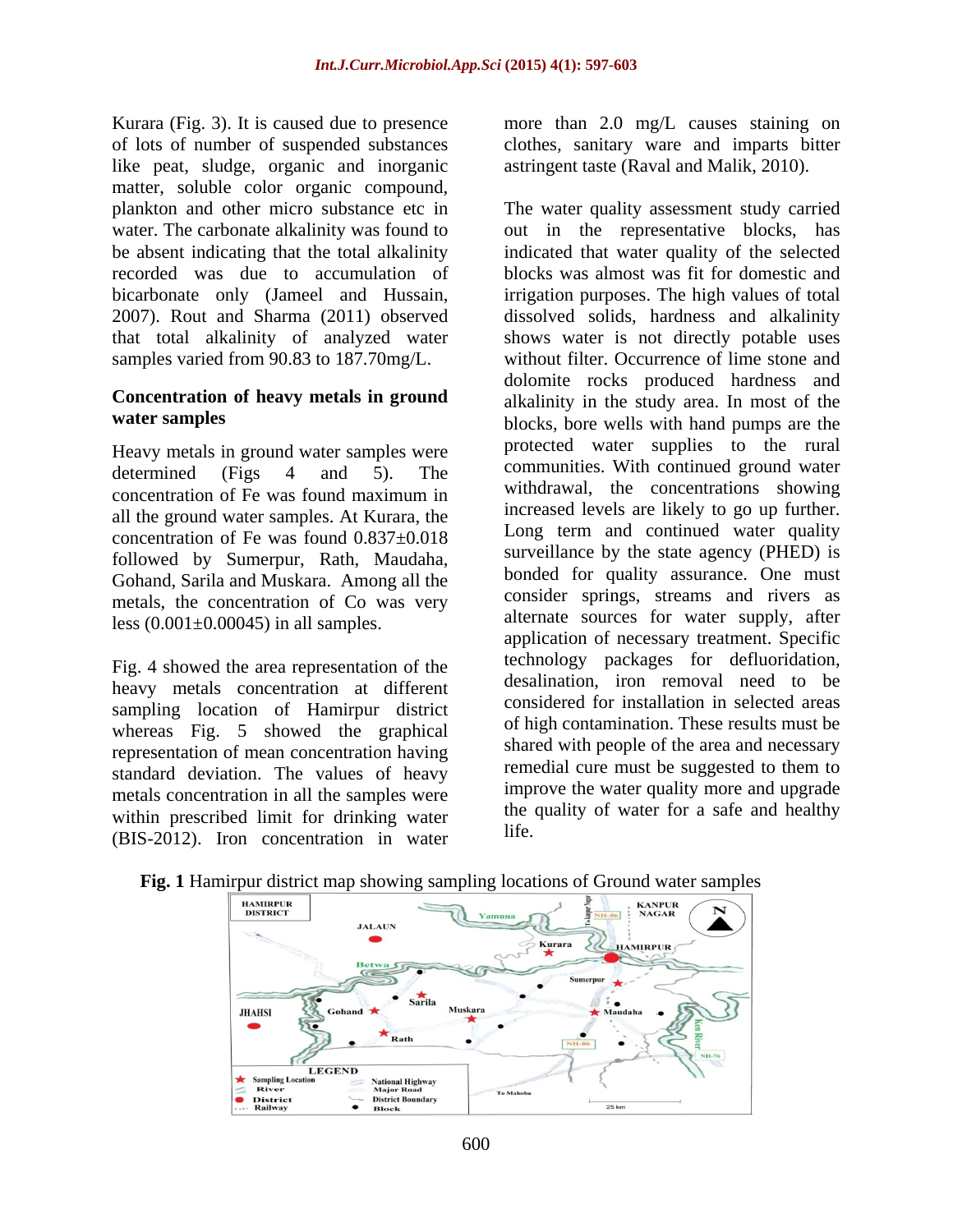

**Fig.2** pH, Fluoride, Nitrate, Chloride and Sulphate content in Ground Water samples

**Fig.3** TDS, Hardness and Alkalinity content in Ground Water samples



**Fig.4** Metals concentrations in Ground Water samples

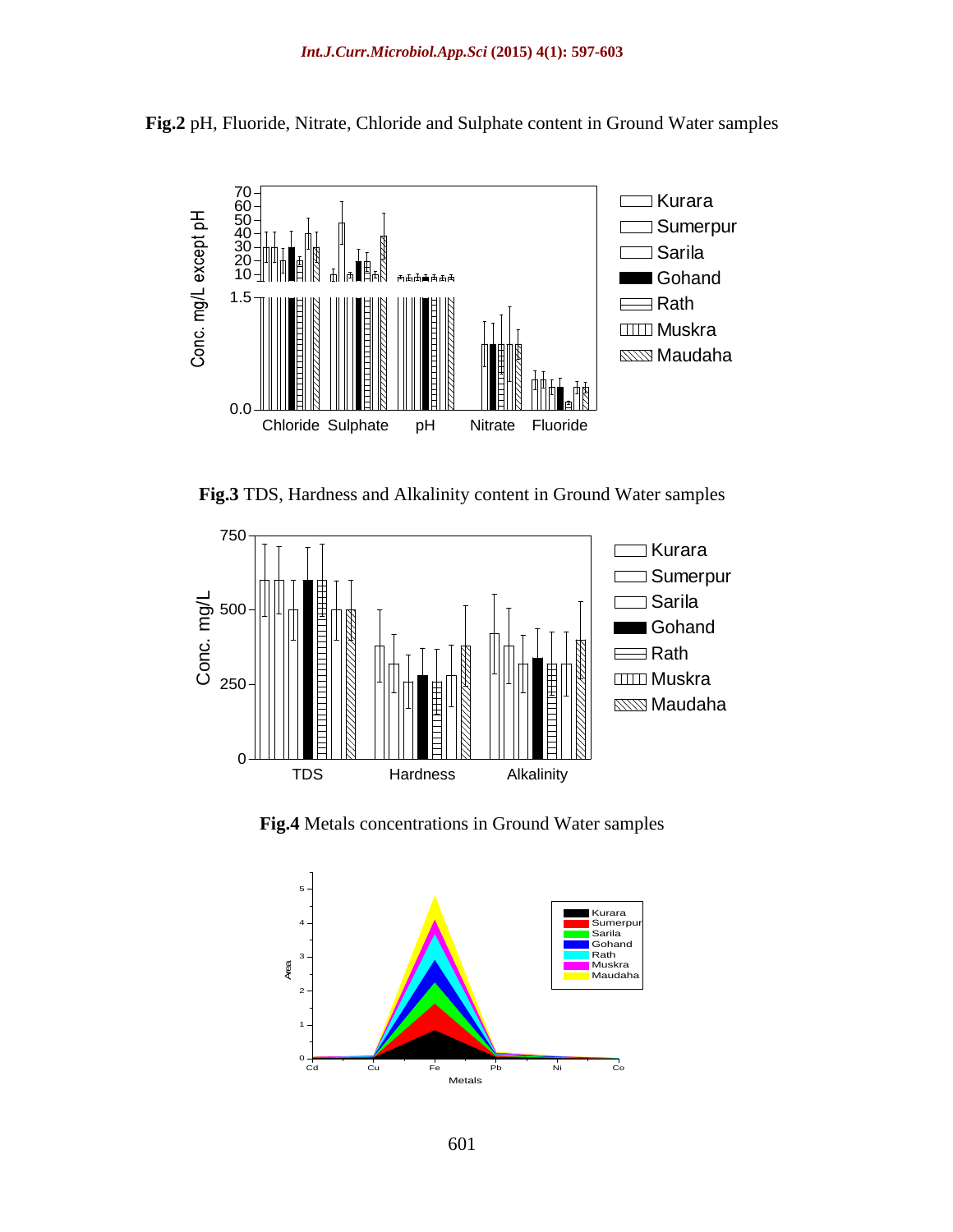

**Fig.5** Metals concentrations in Ground Water samples

N.C. Gautam, Vice-Chancellor, Standard, New Delhi (BIS 10500:<br>M.G.C.G.V, Chitrakoot, for providing 2012). necessary facilities to carry out this work.

- Boominathan R. and Khan S.M., (1994). Effect of distillery effluents on pH, dissolved oxygen and phosphate content in Uyyakundan channel water. Environmental Ecology, 12: 850-853.
- Durfor C.N. and Becker E., (1964). Public water supplies of the 100 largest cities in the United States. In Geological Survey Water Supply. U.S. Hazardous Material, 106B: 85-97.
- Ground Water Scenario of India 2009-10. Central Ground Water Board Ministry (India). J.<br>
of Water Resources Government of 343-348. of Water Resources Government of
- Guideline for Drinking Water Quality Health Organization, Geneva, 1:1-<br>130 <br>3:287-291.  $3: 287-291.$
- Gupta G.S., Gupta M.K., Gupta Alpana Rout C. and Sharma A. 2011. Assessment<br>and Gupta Aniani 2014 Assessment of drinking water quality: A case and Gupta Anjani 2014. Assessment of physic-chemical characteristics of hand pumps water of Banda city

**Acknowledgement** Indian J. Environ. Prot. 34: 51-54.

- Authors express their gratitude to Prof. Speciation. Bureau of Indian Indian standards for drinking water Speciation. Bureau of Indian Standard, New Delhi (BIS 10500: 2012).
- **References** on bank of Uyyakonda channel of Jameel A.A. and Hussain A.Z. 2007. Assessment of ground water quality river Cauvery at Tiruchirappalli, Indian J. Environ. Prot. 27: 713-716.
	- Kumar R., Singh, R.D. and Sharma K.D. 2005. Water Resources of India, Current Science, 89: 794-811.
	- Garg M., Kavita V.K. and Malik R.A., 2004. Groundwater quality in some villages of Haryana India: focus on fluoride and fluorosis, Journal of Hazardous Material, 106B: 85-97.
	- Government Printing Office, Raval V. H. and Malik G.M. 2010. Washington, Paper No. 1812: 364. Physico-chemical characteristics of ground water in around Surat City (India). J. Environ. Sci. and Engg. 52: 343-348.
	- India, Faridabad, 2010. Rao R., Satyanarayan T. and Machiraju Recommendation, 1994. World water quality for application in P.V.S. 2012. Assessment of ground Kakinada Coast, Der Chemica Sinica. 3: 287-291.
		- Rout C. and Sharma A. 2011. Assessment of drinking water quality: A case study of Ambala cantonment area Haryana India, Inter. J. of Environ.